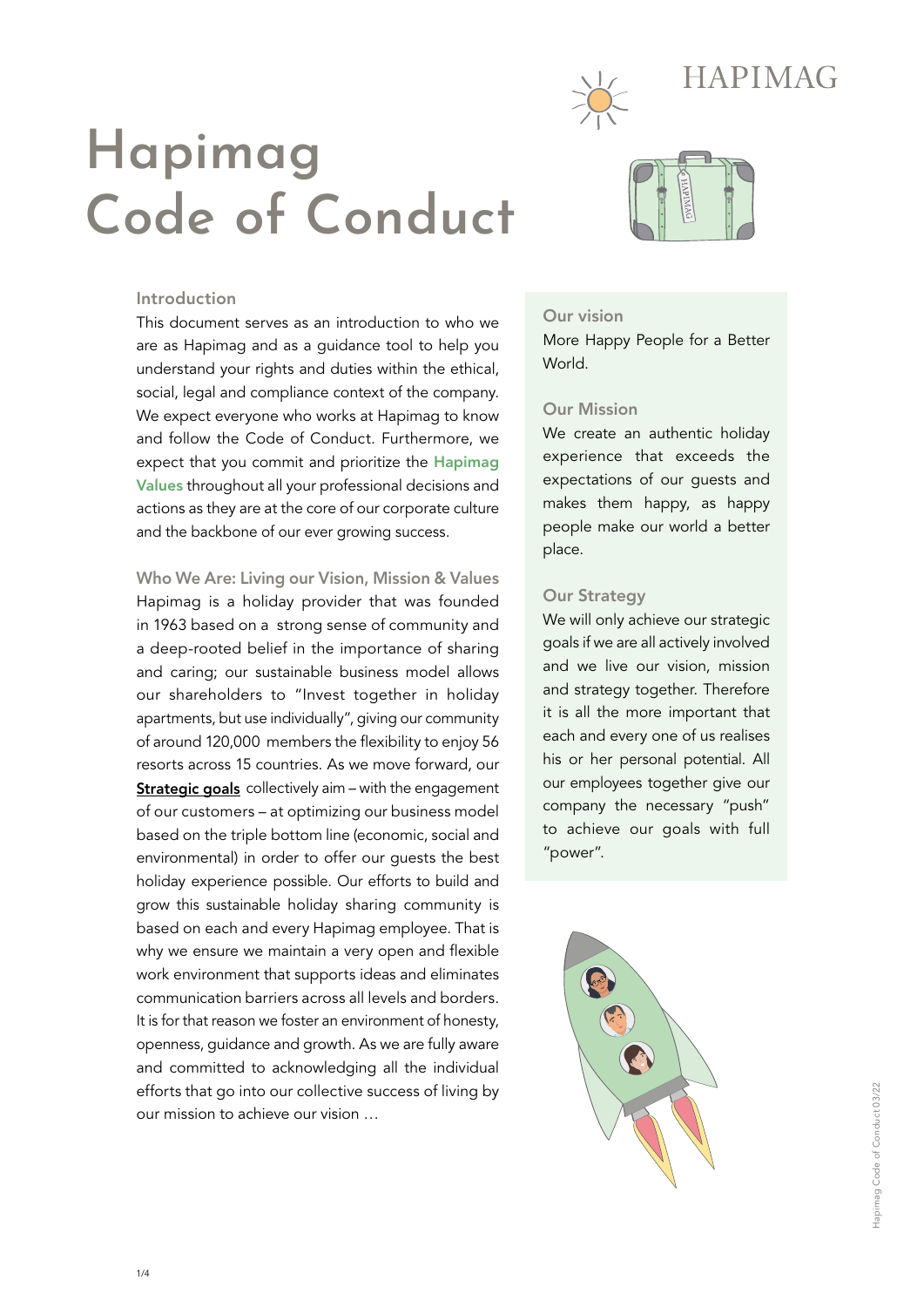# **Our Values**



**Familiar** Our Hapimag Community is formed by shareholders, guests, suppliers and colleagues together. We cultivate a familiar atmosphere that is warm, open and relaxed. Trustful relationships are just as important to us as friendly interaction.



**Responsible** Since 1963, our sustainable business model has been based on the idea of "Sharing is caring". On these pillars we live social, ecological and economic sustainability, every day. We act with respect for each other, our resources and the environment.

# Hapimag as a Safe Space

We are continuously working towards making Hapimag a safe space for all our current and future employees and guests. We do not tolerate discrimination or harrassement in any of its forms, be it based on one's age, beliefs, sexual orientation, gender identity, disability, race, ethnicity or any other factors. We expect nothing less than high mutual respect from everyone including our members, guests, suppliers and any other stakeholders.

All complaints, concerns, appeals or suspected cases of verbal, sexual, physical or digital harassment, of discrimination or of bullying can be reported anonymously via this link: https://hapimag.integrityline.com

All complaints and reports are processed and resolved with the utmost care and responsibility.





#### **Passionate**

Making people happy on their holiday is our greatest passion. For us, this includes joy, commitment, helpfulness and going the extra mile for our guests. We are there for them and take their concerns seriously. We put promises into practice and keep our word.



#### **Genuine**

We are locally anchored and cultivate relationships with the people in our regions. The individual character of a region is reflected in our resorts. We share the enthusiasm for our destinations, with all their beauty and peculiarities. This is how we offer exceptional and authentic holiday experiences.

#### Hapimag as a Fair Employer

As Hapimag, we are committed to upholding fair and equal pay for equal work and to eliminating inequalities and biases against women, nonbinary individuals and members of minority groups. Furthermore, we hold a careful hiring process that ensures equal opportunities for all.

#### Corporate Social Responsibility

As stated before, we believe the only valid success for Hapimag is a sustainable one; it is for this reason we have a dedicated companywide Corporate Social Responsibility (CSR) strategy that tackles economic, social and environmental sustainability. As a Hapimag employee, you are expected to share our values of responsibility and sustainability at work. We expect everyone at Hapimag to be always aiming towards more sustainable workplace habits and to be "sustainability advocates" among your colleagues through your day-to-day actions and within the scope of your job's decisions and responsibilities.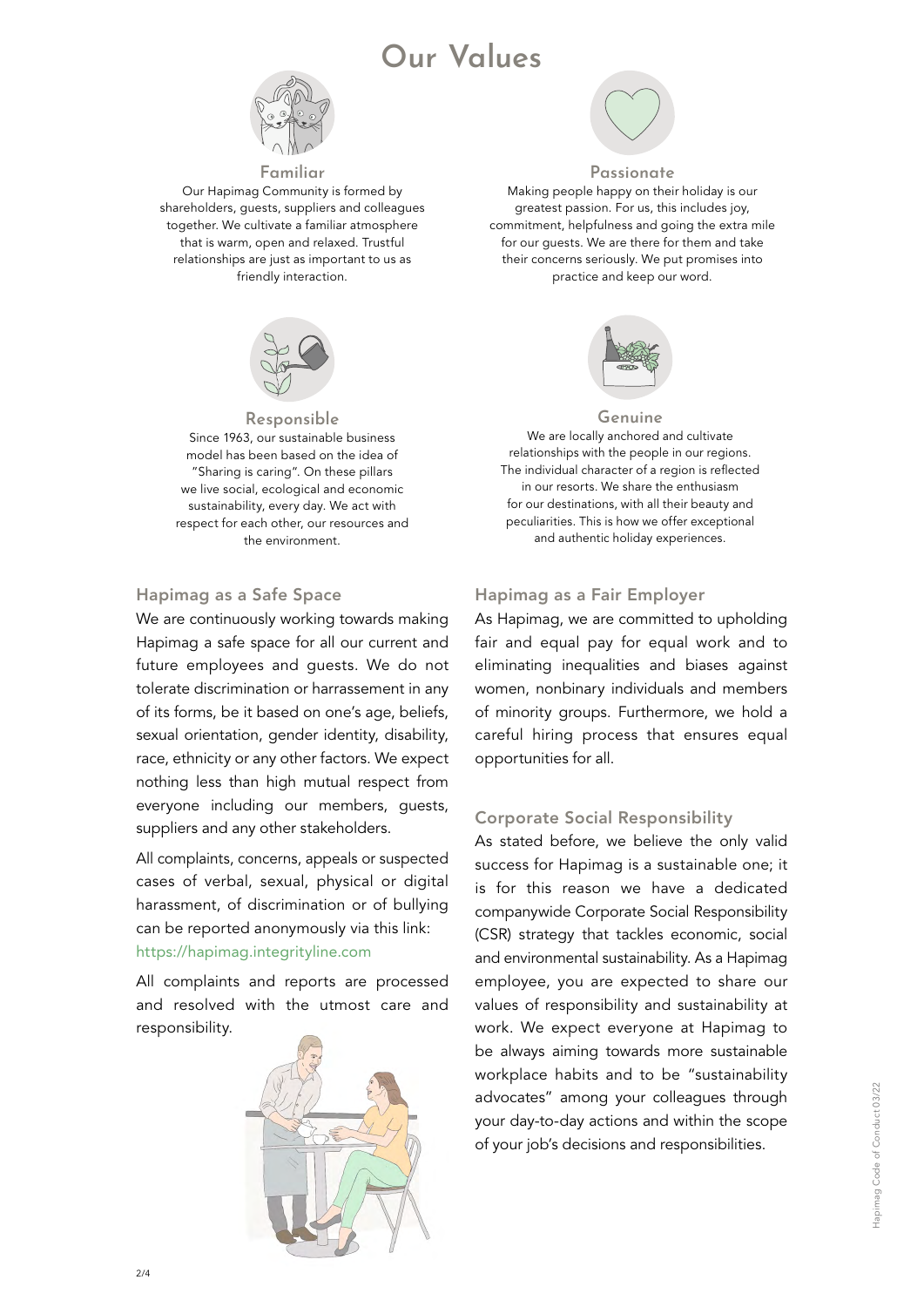# Communication

All communication conducted through Hapimag (work email, shared google drive, Hapimag's social media accounts, etc.) must maintain a high level of professionalism and accuracy as it is representative of the company and because, all communications are potentially subject to disclosure in certain cases such as litigation, or governmental investigation. Official statements and declarations on behalf of Hapimag are to be made **exclusively** by official Hapimag spokespeople including the Members of the Board of Directors, the Executive Committee and the Communications Department.

Should you be approached for an official statement, please refer to the communications department via this email:

communication@hapimag.com

# Confidentiality

Hapimag employees are required to use confidential information of Hapimag for business purposes only and must always keep such information in strict confidence, even after the end of the employment contract with Hapimag. This responsibility extends to confidential information of third parties acquired under non-disclosure agreements.

If you have questions about the provisions of a non-disclosure agreement already in place, or if you have questions about whether certain information can be disclosed, please contact the Legal Office: legalservices@hapimag.com

Hapimag employees handling confidential information hold the responsibility of who they share it with, with the clear understanding and upheld standard that sharing confidential information is to be kept to an absolute minimum.

# Conflict of Interest:

Expectations & Suggested Action

A conflict of interest happens when your personal interests interfere with the best interests of Hapimag. It is each employee's duty to identify and avoid such conflict whenever possible. Conflicts of interest need to be disclosed to your superior before a decision is taken and the employee concerned needs to be excluded from the decision making process where they or a family member of theirs or a friend of theirs has a personal stake in. If you have doubts whether a certain situation or issue creates a conflict of interest, refer to your direct manager or HR for guidance.

Whistleblowing & Reporting Violations If employees, suppliers, members and third parties learn about or suspect a violation of this Code, another Hapimag policy, or any law, they shall promptly report it via this link https://hapimag.integrityline.com

In cases in which an individual reports a suspected violation of policy or law in good faith, Hapimag will attempt to keep the individual's anonymity and its discussions and actions confidential to the greatest extent possible and in compliance with applicable laws.

Hapimag will not retaliate against anyone making a good faith report of a potential violation, and it will investigate any report of a violation.

The disciplinary measures for a violation of Hapimag policies or applicable law may range from a verbal feedback or warning up to and including termination of employment. And, in accordance with applicable law, to legal prosecution.